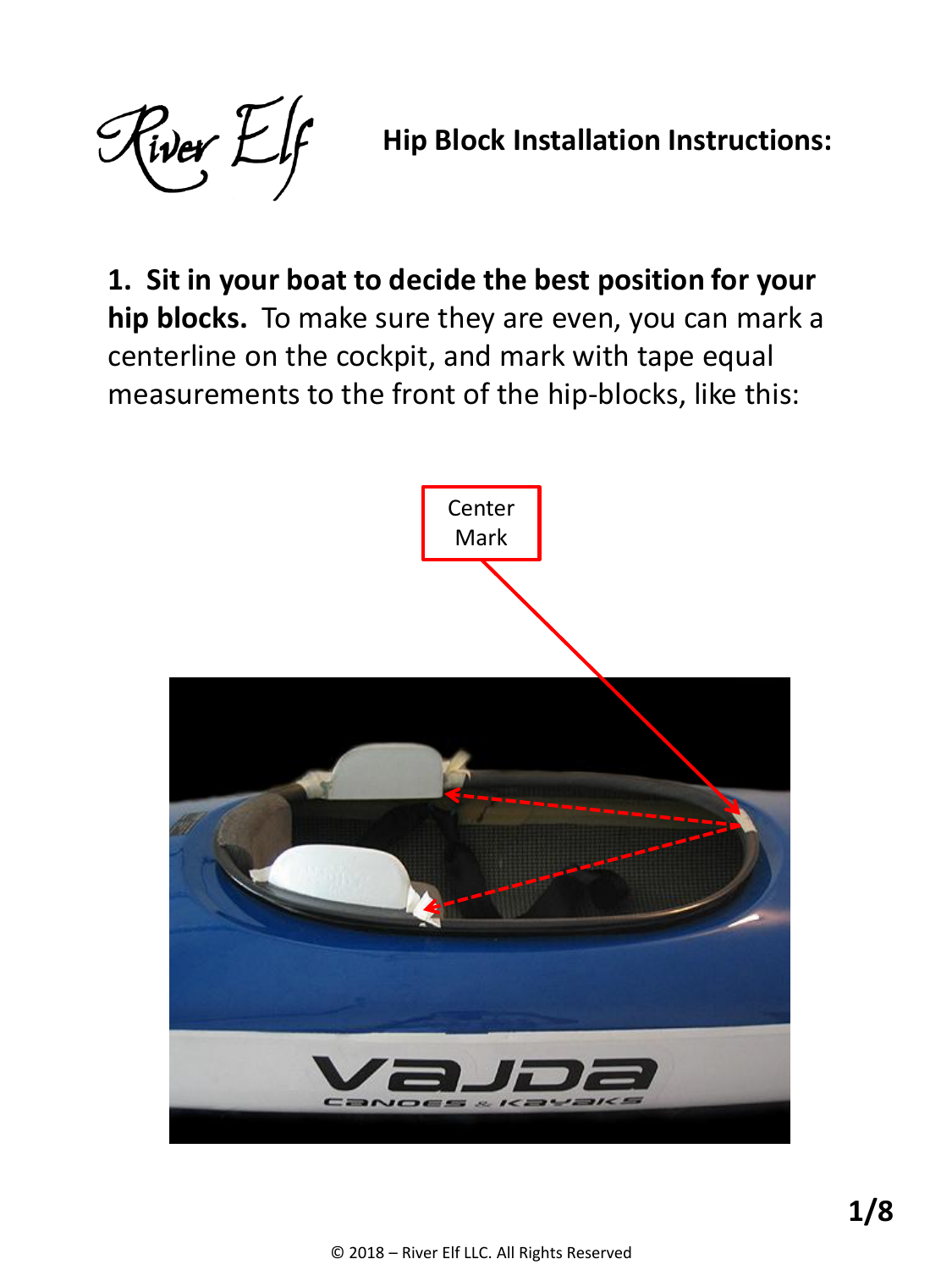**2. Sand the bottom 1" and flange of the hip-blocks so the epoxy micro-ballon mixture will adhere well.**



**3. Temporarily glue hip blocks in place using 1-minute epoxy.** Put a few dots of 1-minute epoxy (available at your local hardware store) on the flange of one hip block and hold it in place until it bonds. Be sure to hold it in the proper position being careful that the face (which will receive the foam) is vertical. This will temporarily secure the blocks and make it easier to apply reinforcement. This method tends to be much better than using clamps, which can slip around, and can get messy. Repeat step 3 for the other hip block.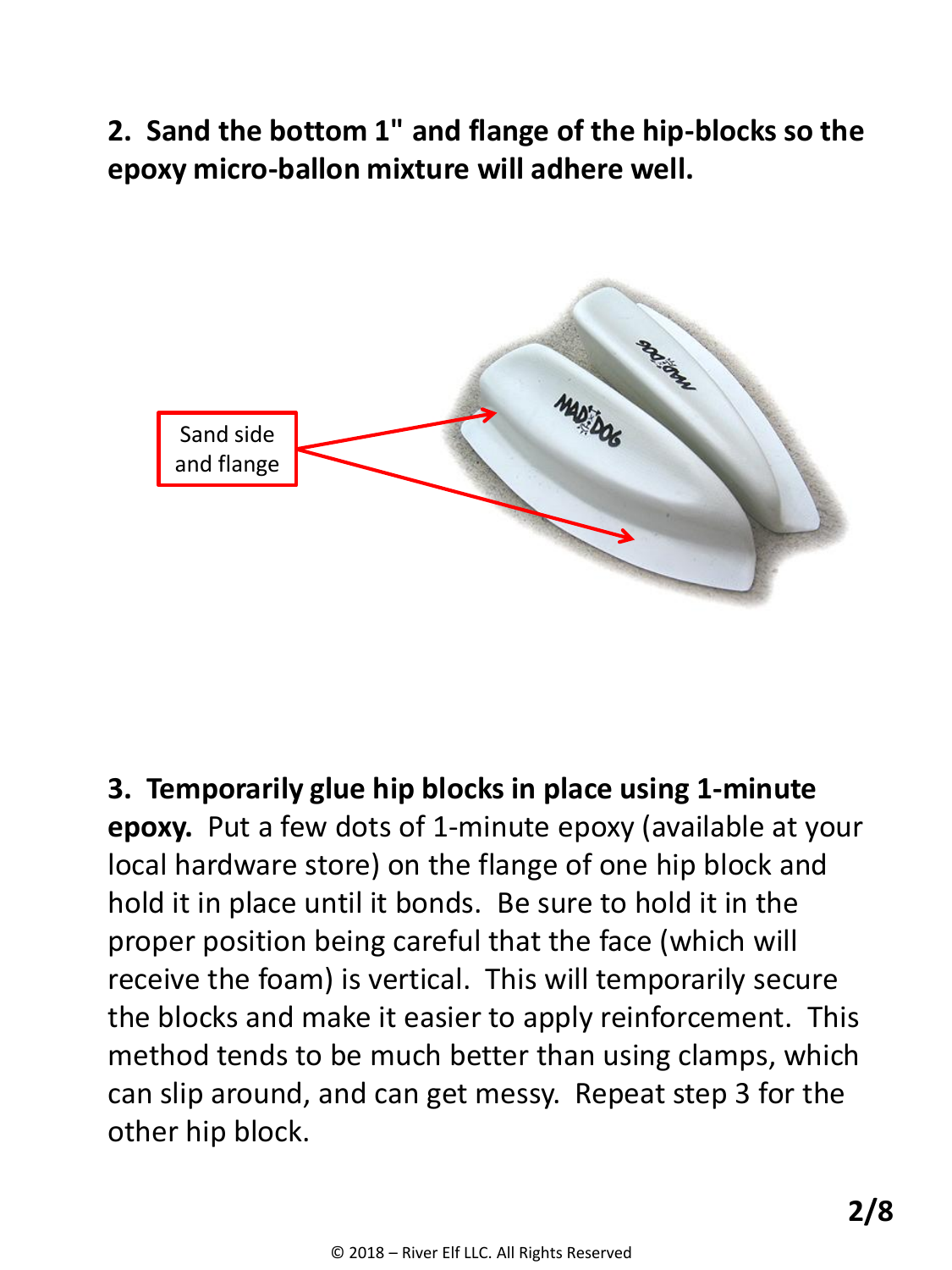Once both hip-blocks are temporarily glued into position, you are ready to fill the cockpit rim/hip-block gap with epoxy resin and micro-spheres (a.k.a. micro-balloons) or other resin filler.

**4. Tape the flange inside the boat and up the vertical edges to prevent the micro-spheres/resin mixture from running out.** Standard masking tape or duct tape will work fine. Create a vertical "tape dam" (see below) on the edges of the hip-blocks, to hold the runny micro-balloons mixture in place until it cures. Be sure the entire flange is leak proof where it meets the cockpit rim *and the under side of the deck*.

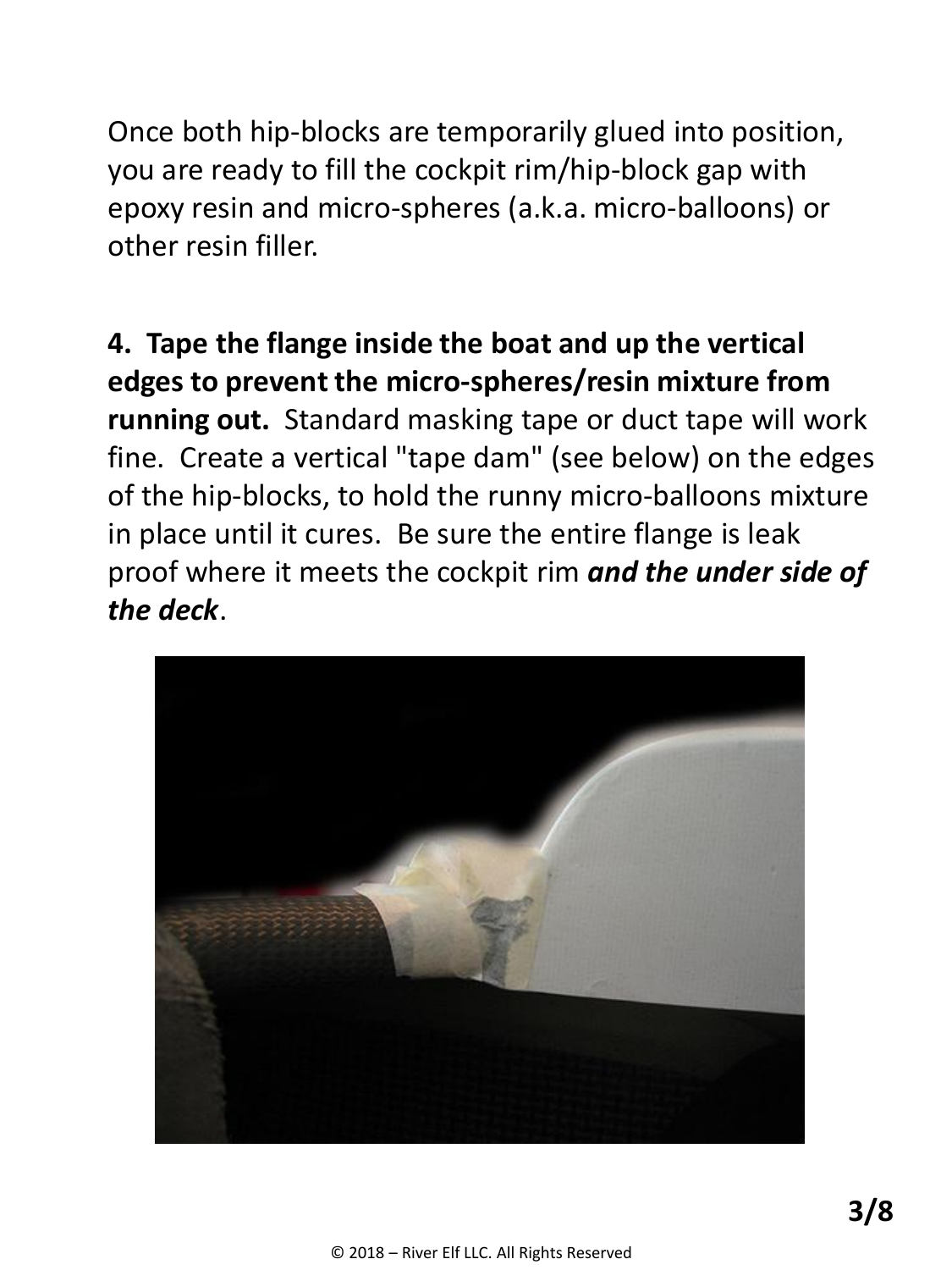**5. Mix epoxy resin and micro-balloons into a thick syrup like consistency.** You can also add colored pigment at this time. (Black usually looks best with a carbon rim).



**6. Place the mixture in a zip lock bag (shown above), clip the corner of the bag, and squeeze the viscous fluid into the gap (shown below).** Keep filling as needed. The mixture will slowly flow throughout the gap, with occasional air bubbles rising to the surface. You may need to add a little more after the first batch has cured and settled.

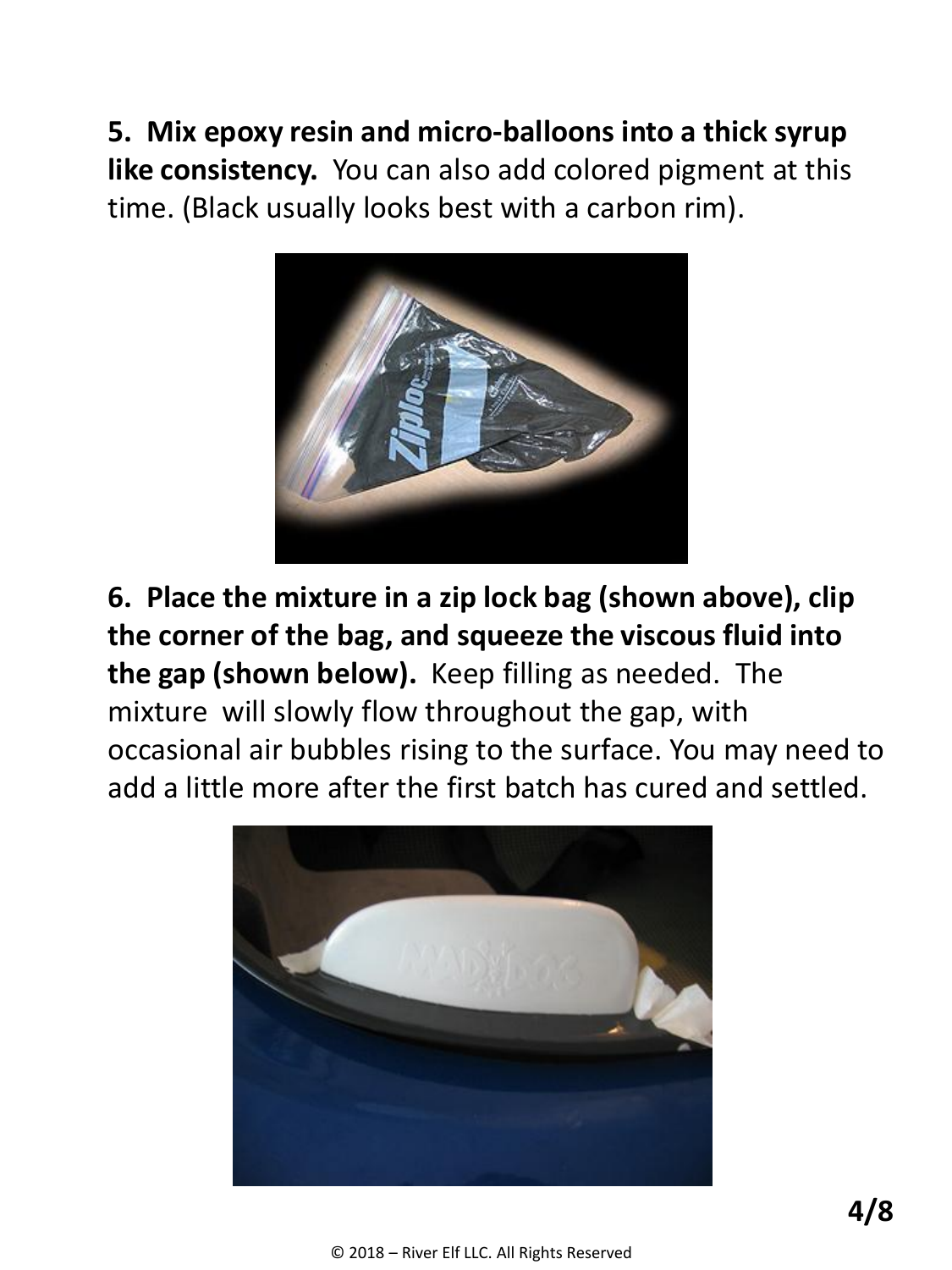**7. After the micro balloon filler has cured, flip the boat over and do the kevlar reinforcement work.** Use ladders or rope to tie the boat upside down. You want the bottom side of the hip blocks to be at eye level.



You may have a small gap between the underside of the deck and the hip block flange (where it overhangs) like this:

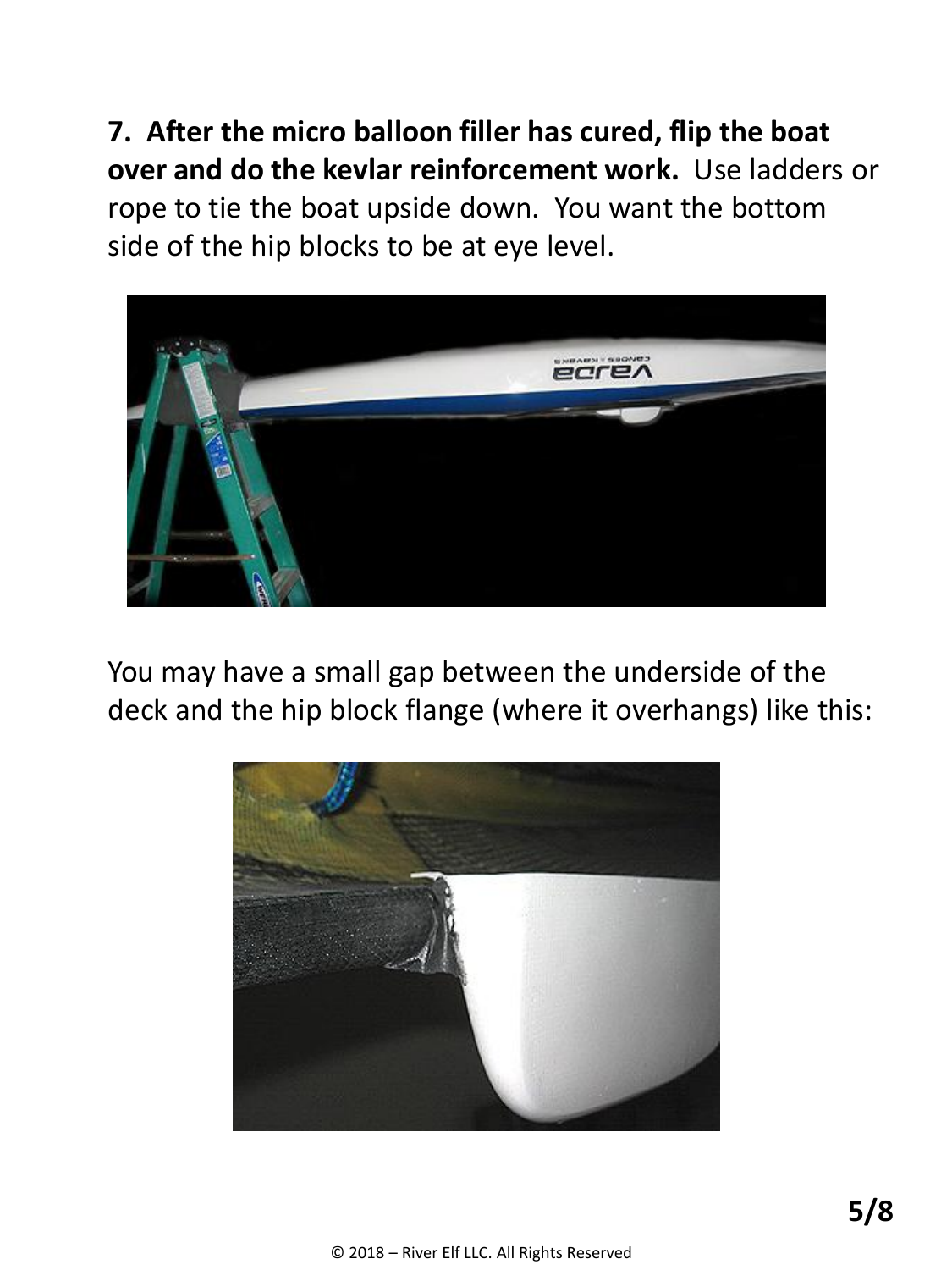**8. Mix a small batch of epoxy resin and micro-balloons into a "peanut butter like" consistency (thicker than before), and fill in any gaps.** This will insure that your kevlar reinforcement will lay flush across this area.



**9. Cut reinforcement cloth for each block (see below)**.

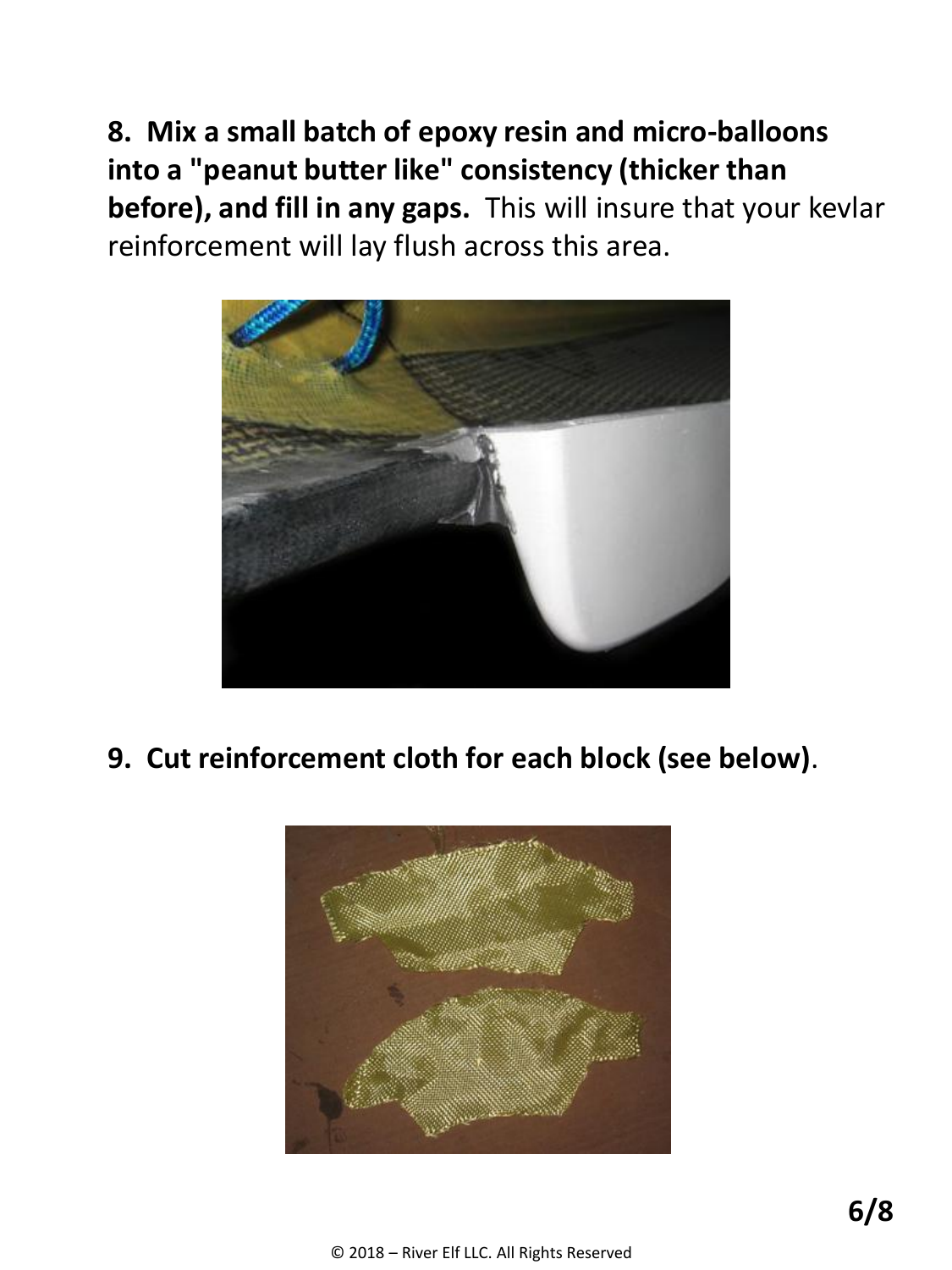**10. Wet out the underside of the deck and inside of the hip blocks with epoxy resin and add a first layer of carbon (or kevlar) resin saturated reinforcement .**



**11. Follow up with a second layer of kevlar (or other material) as shown below:**